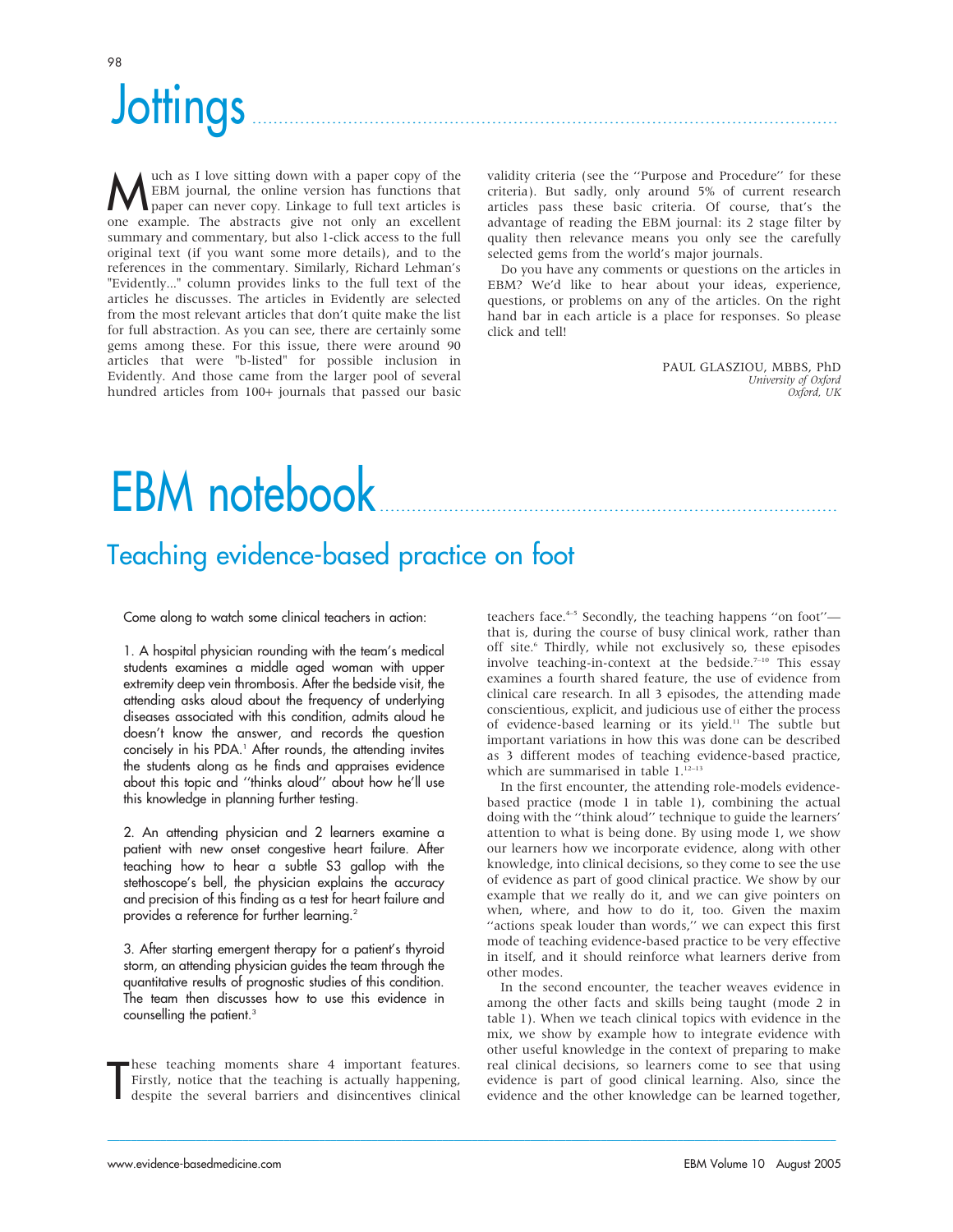|        | 1. ROLE MODELLING evidence-based practice                                                                                      | 2. WEAVING evidence in with other<br>clinical teaching                                                                        | 3. TARGETING specific skills of<br>evidence-based practice                                                                          |
|--------|--------------------------------------------------------------------------------------------------------------------------------|-------------------------------------------------------------------------------------------------------------------------------|-------------------------------------------------------------------------------------------------------------------------------------|
| What:  | Show the use of evidence in real clinical decisions                                                                            | Integrate evidence with other knowledge<br>when teaching clinical care                                                        | Identify specific skills for evidence-based<br>practice to teach                                                                    |
| Why:   | Learners see the use of evidence as part of good<br>clinical practice<br>Teach by example<br>"Actions speak louder than words" | Learners see the use of evidence as<br>part of good clinical learning<br>Teach by explicit guiding on what to<br>know         | Learners develop their abilities to access,<br>understand, and use evidence<br>Teach by explicit coaching on skills for<br>practice |
| How:   | "Think aloud" tactic<br>Show use of evidence resources<br>Debrief later to reflect on lessons                                  | Select one or few strongest or most<br>relevant bits of evidence<br>Show how evidence fits with other<br>knowledge for action | Select 1 skill area, and 1 task within that<br>area<br>Coach learners on pragmatic specifics of<br>that skill in use                |
| Where: | Practice settings                                                                                                              | Practice settings<br>Can be done in classroom, too                                                                            | Practice settings<br>Can be done in classroom, too                                                                                  |
| When:  | Little or no extra time is needed<br>Can be done almost anytime                                                                | May add only 1-3 minutes to teaching<br>Can be done almost anytime                                                            | May add 2-5 minutes to teaching<br>Can be done almost anytime                                                                       |
| Who:   | Any teacher, any learner                                                                                                       | Any teacher, any learner                                                                                                      | Teachers who can coach these skills                                                                                                 |

they might be better organised in memory in the elaborated networks of knowledge so important for clinical thinking.14 By using mode 2, we are ''putting our money where our mouth is''—that is, spending valuable teaching time and effort on using evidence in context, so we might expect this mode to be effective as well, although we haven't seen either mode 1 or mode 2 studied.

In the third encounter, the teacher targets specific skills within evidence-based practice about which to coach the learners (mode 3 in table 1). By using mode 3, we help our learners develop their abilities for evidence-based learning, which in turn should boost their capacity for lifelong learning and professional development. By targeting 1 or a few specific skills at a time, the teacher makes it possible to fit these learning moments into the schedule of busy practice, knowing that the cumulative learning from many such moments could be great. Here, we get somewhat closer to having evidence about the effectiveness of this approach. The Cochrane review of trials of teaching critical appraisal skills found some trial evidence of improvements in participants' knowledge.15 A recent review of the trials of teaching EBM to postgraduates concluded that standalone teaching improved knowledge, but not skills, attitudes, or behaviour, while teaching that is clinically integrated into routine practice improved knowledge, skills, attitudes, and behaviour.<sup>16</sup> Although none of the trials appear to have tested the teaching strategies and tactics described above for modes 1–3, table 1 shows these modes would qualify as ''clinically integrated.''

Although this essay concerns teaching ''on foot,'' there are other promising ways to teach evidence-based practice that are ''clinically integrated'' even if they're not ''on foot.'' We'll use the teaching mode structure in table 1 to describe 2 examples. Firstly, in an interactive large group classroom session for students and house officers on the approach to patients with involuntary weight loss, the teacher can include

| Strategy or tactic                                    | Why?                                                                                                                                                             | How?                                                                                                                                                                                                                                                                                       |
|-------------------------------------------------------|------------------------------------------------------------------------------------------------------------------------------------------------------------------|--------------------------------------------------------------------------------------------------------------------------------------------------------------------------------------------------------------------------------------------------------------------------------------------|
| Deliberate practice of teaching <sup>28-29</sup>      | Purposeful refinement of teaching craft<br>"Practice makes perfect"                                                                                              | Select areas on which to focus attention<br>Identify new or alternate strategy or tactic to try out, eg,<br>from the "Teaching Tips" series <sup>24-27</sup><br>Practice new strategy or tactic repeatedly, reflecting<br>after each use on what worked well and what could be<br>improved |
| Keep a teaching journal                               | Record observations and interpretations of teaching<br>and learning experiences<br>Boosts reflective practice                                                    | Take prospective notes on planning, execution, and<br>reflection of one's teaching<br>Add observations from others' teaching<br>Add insights from reading about learning and teaching                                                                                                      |
| Get coached on teaching                               | Learn more about teaching from peers and masters                                                                                                                 | Identify skilled teachers who are able and willing to be<br>a teaching coach<br>Do real teaching while coach observes<br>Debrief afterward to reflect on the lessons                                                                                                                       |
| Attend courses on teaching evidence-based<br>practice | Concentrated focus on building teaching skills and<br>repertoire during short period of time<br>Learn through sharing teaching craft with others                 | Find and attend a course that best fits your learning and<br>teaching needs <sup>34</sup>                                                                                                                                                                                                  |
| Learn more about human learning                       | Helps build conceptual models that underlie our<br>teaching craft<br>Boosts range of teaching options available<br>Helps troubleshooting when teaching goes awry | Find and use resources on:<br>a. human learning in general <sup>35-41</sup><br>b. learning in specific settings, such as in small<br>groups <sup>42-48</sup>                                                                                                                               |

 $\_$  , and the state of the state of the state of the state of the state of the state of the state of the state of the state of the state of the state of the state of the state of the state of the state of the state of the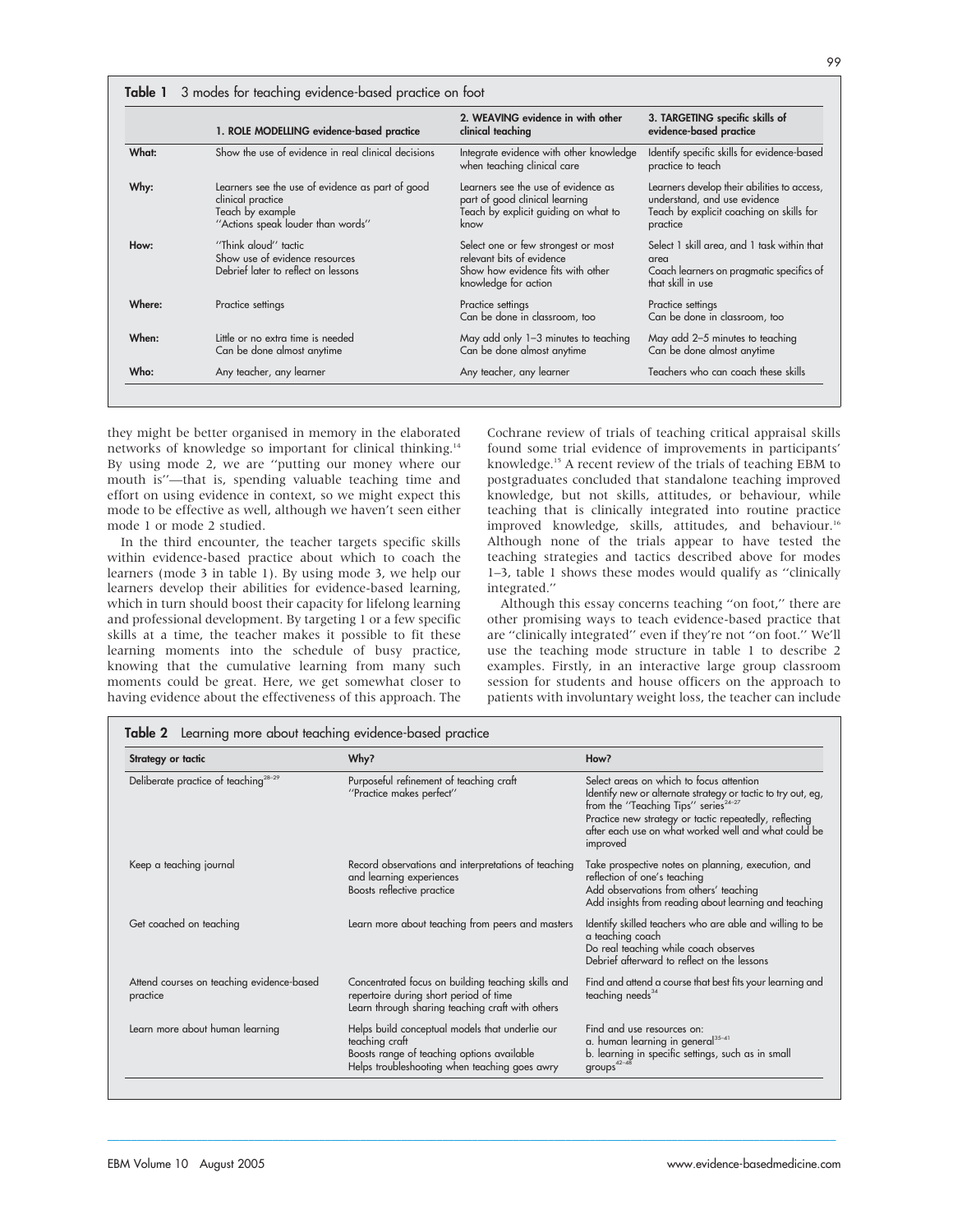evidence about the frequency of underlying diseases in the material covered. In doing so, the teacher has selected to weave the results of research evidence in with other knowledge to guide explicitly the specific decisions and actions, so we can recognise this as teaching in mode 2 in table 1. Secondly, consider a department-wide, daily conference like Morning Report, wherein residents are asked to bring back to the group the evidence-based answers to questions that arose in the care of their patients, using an Educational Prescription.<sup>17</sup> In addition to facilitating the residents' discussions of their questions, searches, appraisals, and answers, the teacher can also interject relevant and narrowly focused ''slices'' about the process of evidence-based practice.18 Because the teacher is targeting specific skills around which to coach learners, this is teaching in mode 3 in table 1. Most of the clinically integrated forms of teaching we've seen or read about emphasise  $\geq 1$  of these modes.

Keep in mind that the 3 modes in table 1 are not meant to be either jointly exhaustive (other possible ways exist to teach the wise use of evidence) or mutually exclusive (as hybrids do exist). Furthermore, these modes are complementary, and the best teachers of evidence-based practice use all 3, moving from one to the next to fit the clinical and teaching situation. If we actually use evidence in our own practice and clinical teaching (modes 1 and 2), we'll have more realism and legitimacy when we coach our learners on specific skills of evidence-based practice (mode 3).

What can we do to prepare ahead of time to teach in these modes? The following 7 suggestions help us prepare for any mode. Firstly, we should refine our own skills in evidencebased practice, so we're sufficiently competent to serve as role models. Secondly, we can work to gain access to evidence resources we'll need, whether through our healthcare system (local or national) or on our own. Thirdly, because we encounter some problems and decisions repeatedly, we can anticipate the questions we'll have and track down evidencebased answers ahead of time, so they're ready for use. Fourthly, rather than store the entire text of the evidence, we might assemble and keep available concise summaries of the evidence, such as the 1 page summaries from evidence-based synoptic journals such as Evidence-Based Medicine or ACP Journal Club, or from our own CATs (critically appraised topics)<sup>19</sup> or eCATs.<sup>1</sup> Fifthly, for some of these recurring decisions, investigative teams have assembled evidencebased decision aids to explicitly guide our patients and ourselves through the processes of integrating evidence with values, so we can retrieve these ahead of time and keep them within reach.<sup>20</sup> Sixthly, it can be useful to obtain and keep handy some how-to references on evidence-based practice, appropriate to our discipline.<sup>13</sup> <sup>21</sup> Seventhly, we should develop our teaching awareness, or reflection-in-action, that allows us to recognise the teaching moments as they occur and helps us choose which to seize and which to let pass.<sup>22</sup>

Beyond these 7 suggestions, a few things can be done ahead of time to prepare to teach in each mode. For mode 1, role modelling, many of us feel more comfortable after practising the use of evidence several times without a watching learner, before being observed by learners using evidence in real patient care. Once we feel comfortable with when, how, and how much evidence to add to our patient encounters, we'll be better able to show others this "flavouring" or "spice" in our practice. For mode 2, we can anticipate that certain bits of evidence will be used alongside predictable aliquots of other knowledge, so we can prepare these mixtures ahead of time, as ''teaching vinaigrettes.''23 For mode 3, it can help to prepare ahead of time some short (ie, 2–5 min) scripts about the specific skills you'll be targeting, as ''teaching slices'' of evidence-based practice (not the whole pie),<sup>18</sup> whether your own or from others.<sup>24–27</sup>

How can we improve further our teaching of evidencebased practice? As a complex craft built on experience as well as knowledge, excellence in teaching takes time to develop. Table 2 includes 5 suggestions for using that time well. Firstly, to develop excellence or even mastery, we probably need to undertake deliberate practice where we purposefully and repeatedly engage in activities designed to improve aspects of our craft.<sup>28–29</sup> Secondly, we can keep reflective teaching journals to record observations and interpretations of our own teaching, including both successes and failures,<sup>30-31</sup> as well as observations of other teachers, including those outside clinical medicine.<sup>32</sup> Thirdly, we can identify respected teachers at our own institutions who can observe our teaching and provide us detailed feedback and coaching.<sup>33</sup> Fourthly, we can attend one of the growing number of workshops on teaching evidence-based practice being held around the world.<sup>34</sup> Fifthly, because teaching is so intertwined with learning, we can learn more about how humans learn and how this learning can be facilitated.<sup>35-48</sup>

This essay has focused on how to teach evidence-based practice as part of clinical teaching, not on whether to do so.<sup>49</sup> I have tried to collect here the teaching strategies and tactics I and others have found useful, and I look forward to learning more from many of you.

> W SCOTT RICHARDSON, MD Wright State University School of Medicine Three Owl Learning Institute

Dayton, Ohio, USA

- 1 Richardson WS, Burdette SD. Taking evidence in hand [editorial]. Evidence-Based Medicine 2003;5:164–5.
- 2 Badgett RG, Lucey CR, Mulrow CD. Can the clinical examination diagnose leftsided heart failure in adults? JAMA 1997;277:1712–9.
- 3 Randolph AG, Guyatt GH, Richardson WS. Prognosis in the intensive care unit: finding accurate and useful estimates for counseling patients. Crit Care Med 1998;26:767–72.
- 4 DeAngelis CD. Professors not professing [editorial]. JAMA 2004;292:1060–1.
- 5 LaCombe M. High society [commentary]. CMAJ 2002;166:1044–5.
- 6 Hurst JW. The overlecturing and underteaching of clinical medicine. Arch Intern Med 2004;164:1605–8.
- 7 Morgan WL Jr. Bedside teaching. Trans Am Clin Climatol Assoc 1981;93:164–71.
- 8 Fitzgerald FT. Bedside teaching. West J Med 1993;158:418–20.
- Kroenke K, Omori DM, Landry FJ, et al. Bedside teaching. South Med J 1997;90:1069–74.
- 10 LaCombe MA. On bedside teaching. Ann Intern Med 1997;126:217–20.
- Sackett DL, Rosenberg WMC, Gray JAM, et al. Evidence based medicine: what it is and what it isn't [editorial]. BMJ 1996;312:71–2.
- 12 Richardson WS. One, two, three … teach! Evidence-Based Health Care Newsletter 1999;19:6–7.
- 13 Straus SE, Richardson WS, Glasziou P, et al, editors. Evidence-based medicine: how to practice and teach EBM. 3rd ed. Edinburgh, UK: Churchill Livingstone, 2005.
- 14 Bordage G. Elaborated knowledge: a key to successful diagnostic thinking. Acad Med 1994;69:883-5.
- 15 Parkes J, Hyde C, Deeks J, et al. Teaching critical appraisal skills in health care settings. Cochrane Database Syst Rev 2002;(4):CD001270. 16 Coomarasamy A, Khan KS. What is the evidence that postgraduate teaching
- in evidence based medicine changes anything? BMJ 2004;329:1017-21.
- 17 Richardson WS. Teaching evidence-based medicine in morning report. Clinical Epidemiology Newsletter 1993;13:9.
- 18 Richardson WS. One slice or the whole pie? Evidence-Based Health Care Newsletter 2001;21:17–8.
- 19 Sauve S, Lee HN, Meade MO, et al. The critically appraised topic: a practical approach to learning critical appraisal. Ann R Coll Physicians Surg Can<br>1995;**28**:396–8.
- 20 O'Connor AM, Legare F, Stacey D. Risk communication in practice: the contribution of decision aids. BMJ 2003;327:736–40.
- 21 Guyatt GH, Rennie DR, editors. Users' guides to the medical literature: a<br>manual for evidence-based practice. Chicago, IL: AMA Press, 2002.<br>22 Branch WT Jr, Paranjape A. Feedback and reflection: teaching methods for<br>cli
- 
- 23 Richardson WS. Teaching vinaigrettes. Evidence-Based Health Care Newsletter 2004;24:11.

 $\mathcal{L} = \{ \mathcal{L} = \{ \mathcal{L} = \{ \mathcal{L} = \{ \mathcal{L} = \{ \mathcal{L} = \{ \mathcal{L} = \{ \mathcal{L} = \{ \mathcal{L} = \{ \mathcal{L} = \{ \mathcal{L} = \{ \mathcal{L} = \{ \mathcal{L} = \{ \mathcal{L} = \{ \mathcal{L} = \{ \mathcal{L} = \{ \mathcal{L} = \{ \mathcal{L} = \{ \mathcal{L} = \{ \mathcal{L} = \{ \mathcal{L} = \{ \mathcal{L} = \{ \mathcal{L} = \{ \mathcal{L} = \{ \mathcal{$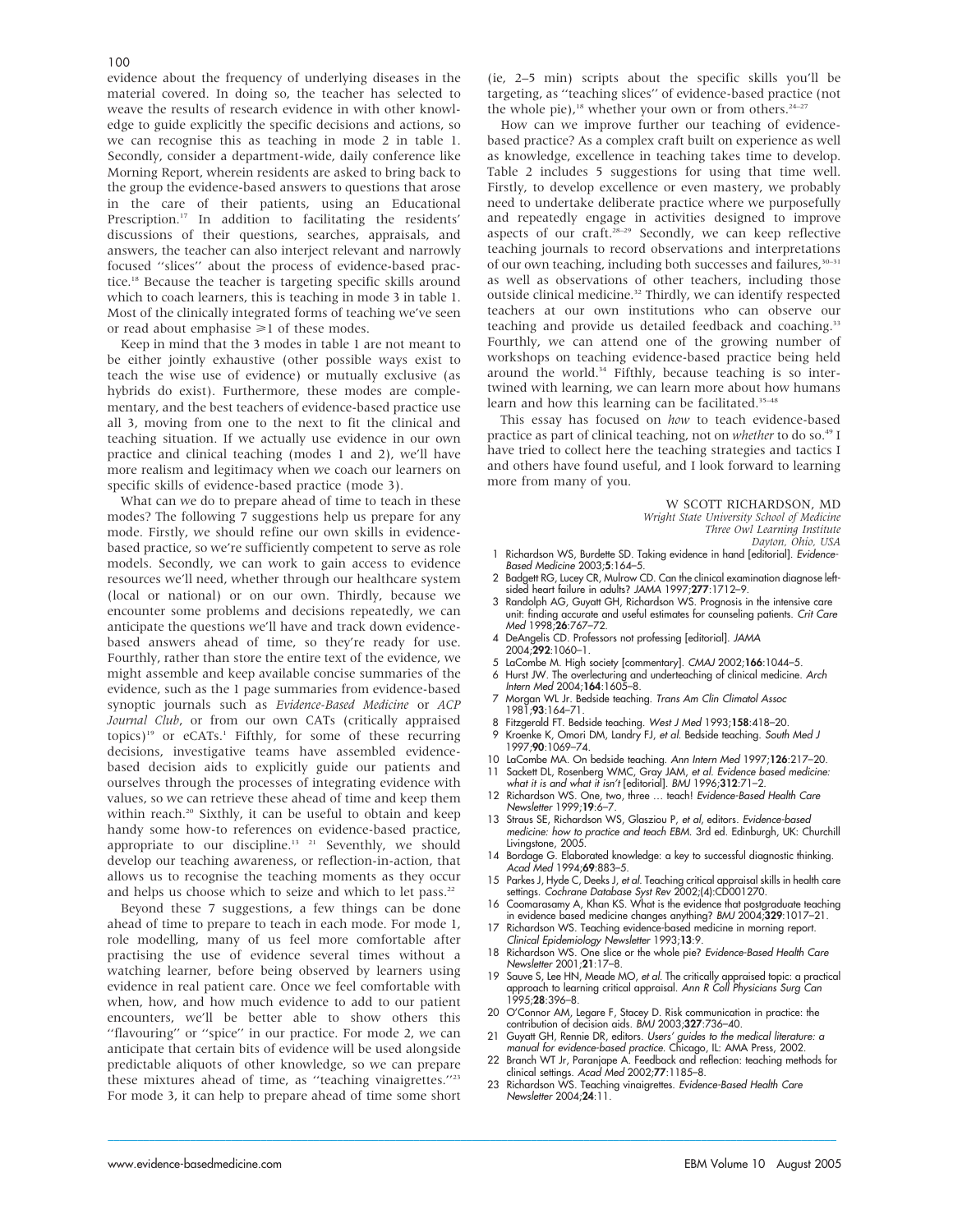- 24 Wyer PC, Keitz S, Hatala RM, et al. Tips for learning and teaching evidencebased medicine: introduction to the series [commentary]. CMAJ 2004;171:347–8.
- 25 Barratt A, Wyer PC, Hatala R, et al, for the Evidence-Based Medicine Teaching Tips Working Group. Tips for learners of evidence-based medicine: 1. Relative risk reduction, absolute risk reduction and number needed to treat. CMAJ 2004;171:353–8.
- 26 Montori VM, Kleinbart J, Newman TB, et al, for the Evidence-Based Medicine Teaching Tips Working Group. Tips for learners of evidence-based medicine: 2. Measures of precision (confidence intervals). CMAJ 2004;171:611–5.
- 27 McGinn TG, Wyer PC, Newman TB, et al, for the Evidence-Based Medicine Teaching Tips Working Group. Tips for learners of evidence-based medicine: 3. Measures of observer variability (kappa statistic). CMAJ 2004;171:1369–73.
- 28 Ericsson KA. Deliberate practice and the acquisition and maintenance of expert performance in medicine and related disciplines. Acad Med 2004;79(10 Suppl I):S70–81.
- 29 Ericsson KA, editor. The road to excellence: the acquisition of expert performance in the arts and sciences, sports, and games. Mahwah, NJ: Lawrence Erlbaum, 1996.
- 30 Pinsky LE, Monson D, Irby DM. How excellent teachers are made: Reflecting on success to improve teaching. Adv Health Sci Educ Theory Pract 1998;3:207–15.
- 31 Pinsky LE, Irby DM. ''If at first you don't succeed'': using failure to improve teaching. Acad Med 1997;72:973–6.
- 32 Conn JJ. What can clinical teachers learn from Harry Potter and the Philosopher's Stone? Med Educ 2002;36:1176-81.
- 33 Beckman TJ. Lessons learned from a peer review of bedside teaching. Acad Med 2004;79:343–6.
- 34 Richardson WS. A teacher's dozen. Nordic Evidence-Based Health Care Newsletter 2001;5:16–7.
- 35 Schon DA. Educating the reflective practitioner: toward a new design for teaching. San Francisco, CA: Jossey-Bass, 1987. 36 Candy PC. Self-direction for lifelong learning: a comprehensive guide to
- theory and practice. San Francisco, CA: Jossey-Bass, 1991.
- 37 Neighbour R. The inner apprentice: an awareness-centred approach to
- vocational training for general practice. Newbury, UK: Petroc Press, 1996.<br>38 Palmer PJ. The courage to teach: exploring the inner landscape of a teacher's<br>life. San Francisco, CA: Jossey-Bass, 1998.<br>39 Claxton G. Wise-up:
- Bloomsbury, 1999.
- 40 Bransford JD, Brown AL, Cocking RR, editors. How people learn: brain, mind, experience, and school. Washington, DC: National Academy Press, 2000.
- 41 Brown JS, Duguid P. The social life of information. Boston, MA: Harvard Business School Press, 2000.
- 42 Tiberius RG. Small group teaching: a troubleshooting guide. Toronto, Ontario: OISE Press, 1990.
- 43 Westberg J, Jason H. Fostering learning in small groups: a practical guide. Philadelphia, PA: Springer, 1996.
- 44 Brookfield SD, Preskill S. Discussion as a way of teaching: tools and techniques for democratic classrooms. San Francisco, CA: Jossey-Bass, 1999. 45 Maudsley G. Roles and responsibilities of the problem based learning tutor in
- the undergraduate medical curriculum. BMJ 1999;318:657–61.
- 46 Jaques D. Learning in groups, 3<sup>rd</sup> ed. London, UK: Kogan Page, 2000.<br>47 Wood DE Problem based learning, *BMJ* 2003:326:328-30 Wood DF. Problem based learning. BMJ 2003;326:328-30.
- 
- 48 Jaques D. Teaching small groups. BMJ 2003;326:492-4.<br>49 Whitcomb ME. Why we must teach evidence-based medi Whitcomb ME. Why we must teach evidence-based medicine [editorial]. Acad Med 2005;80:1-2.

## Finding the gold in Medline: clinical queries

 $\mathbf{M}$  edline is the premier source for access to the broad<br>references from  $>4800$  biomedical journals, the<br>Medline tracure trave contains citations for virtually all spectrum of the medical literature. With  $>$ 15 000 000 references from >4800 biomedical journals, the Medline treasure trove contains citations for virtually all the gold that the biomedical research enterprise has to offer.

But finding exactly what you want in such a huge database has its challenges. Firstly, the indexing is fairly coarsely grained, so that it can be difficult to specify exactly what you are seeking. Secondly, the English language is notorious for synonyms, homonyms, eponyms, and neologisms, making it impossible to include all the possible variants, while at the same time ensuring that you will retrieve many unwanted citations. Thirdly, few doctors have adequate training and competency for searching Medline. Fourthly, even if you find something that appears to be what you want, it is impossible to be sure that you have not missed something that is even better. Finally and worst of all, the concentration of articles that exactly match what you need is so dilute that even the finest search sieve will scoop up mostly silt.

To reduce these problems, over a decade ago we developed and tested search filters for Medline that would sort the gold from the silt. To do this, we used the approach of validating diagnostic tests, using proposed search terms as ''tests'' and a hand search of 10 clinical journals as the ''gold standard.'' For the hand search, we used a limited version of the criteria that are currently used for selecting articles for ACP Journal Club (www.acpjc.org/shared/purpose\_and\_procedure.htm), Evidence-Based Medicine, and Evidence-Based Nursing. For example, for therapy, an article ''passed'' the methodological screen during the hand search if there was random allocation of participants to comparison groups. This was the only criterion required for therapy articles. The most specific and sensitive of several hundred single terms and many thousands of combined terms were identified this way. We did this for 4 topic areas: diagnosis, prognosis, treatment, and etiology. The US National Library of Medicine (NLM), which funded this research, then put the best strategies into a special PubMed web page, Clinical Queries (www.ncbi.nlm. nih.gov/entrez/query/static/clinical.html), so that anyone interested in these topics could conduct searches at a level that is likely beyond what even an experienced librarian could achieve.

Recently, we completed a new study that tackles developing strategies in a much larger database, 170 journals (161



#### Figure 1.





 $\_$  , and the state of the state of the state of the state of the state of the state of the state of the state of the state of the state of the state of the state of the state of the state of the state of the state of the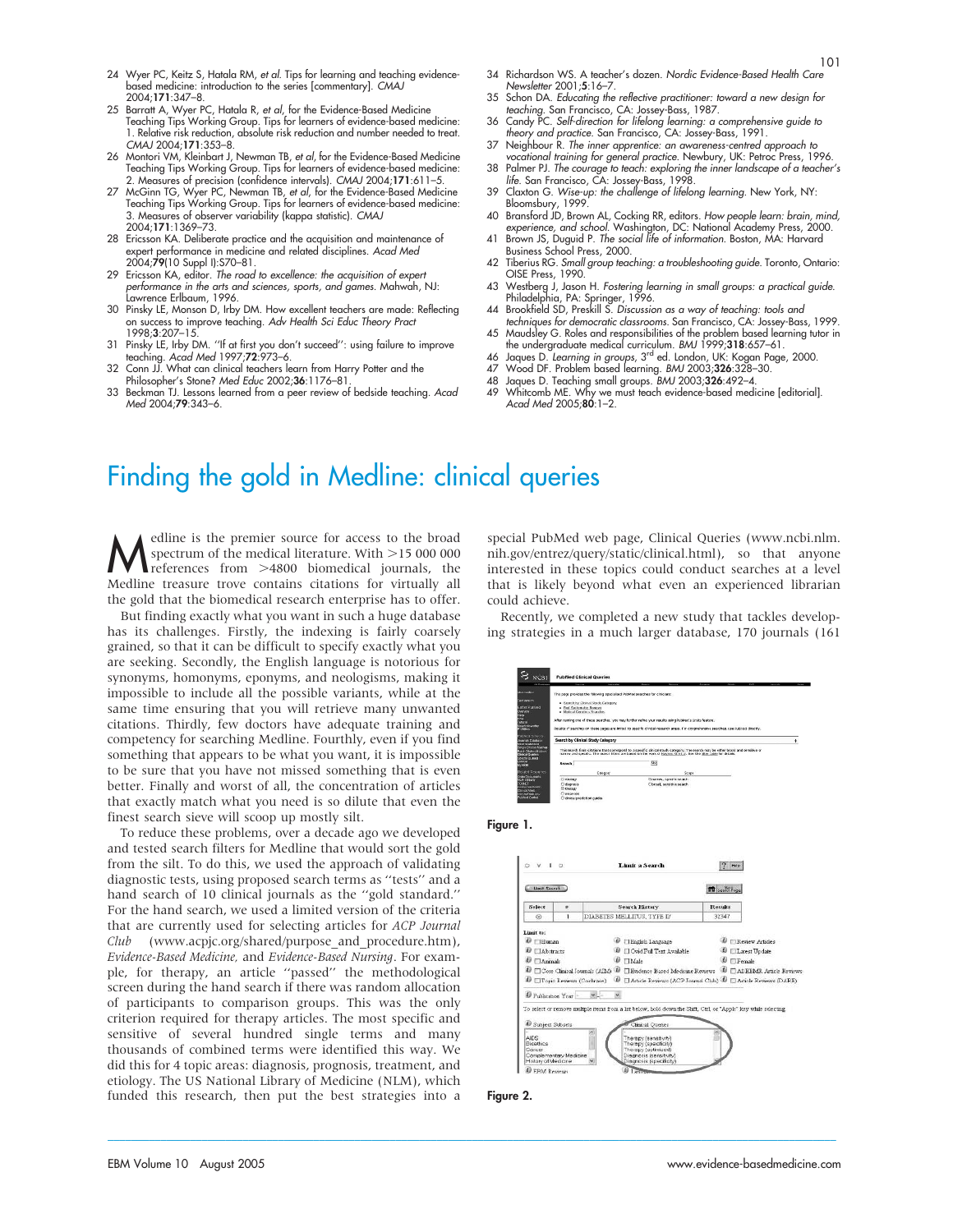102



#### Figure 3.

journals of which are indexed by Medline), using the same criteria for selecting articles as used in ACP Journal Club, Evidence-Based Medicine, and Evidence-Based Nursing, and testing .5000 single terms and many thousands of combined terms. These search strategies work better than their predecessors and have now replaced them in Clinical Queries (figure 1).

The most sensitive strategies retrieve well over 90% of the relevant studies in Medline, and for therapy, for example, .99% of studies are retrieved. In addition, they have been incorporated into the Ovid search engine (as ''limits'' that can be invoked once you have entered one or more content terms) (figure 2). Ovid supplies access to Medline for many institutional libraries. The Ovid version of the search strategies has many additional features. Clinical Queries covers just the 4 topics mentioned above and clinical prediction guides, and provides only the most sensitive and the most specific search strategies for them. Ovid provides all these, but also includes searches that we developed for 4 other topics areas: qualitative studies, review articles, and studies of costs and economics. Furthermore, Ovid provides search strategies that best balance sensitivity and specificity (optimized strategies). Finally, these optimised search strategies have also been incorporated into SKOLAR (www. skolar.com), a clinical database available through Ovid.

In addition to the clinical search strategies, we have developed search strategies for health services research topics addressing the appropriateness, process, and outcomes of care, and clinical practice guidelines. These are on another NLM website (www.nlm.nih.gov/nichsr/hedges/search.html) (figure 3), available for searching Medline through PubMed using these strategies. PubMed's homepage also provides a link to health services research strategies (click on Special Queries, just below the Clinical Queries link).

Altogether, these search strategies can greatly enhance your ability to retrieve original studies and reviews indexed in Medline that are important to clinical practice and the delivery of health care. We hope you will make use of them when you cannot find what you need from existing evidencebased resources.

> R BRIAN HAYNES, MD, PhD NANCY WILCZYNSKI, MSc Health Information Research Unit McMaster University Hamilton, Ontario, Canada

### Measures of association as used to address therapy, harm, and aetiology questions

#### WHAT ARE MEASURES OF ASSOCIATION?

Measures of association describe the strength of the relationship between an exposure (or intervention) and an outcome in clinical studies (randomised controlled trials [RCTs], cohort studies, and case control studies). There are 2 types of measures: relative (relative risk, relative risk reduction, odds ratios) and absolute (absolute risk reduction, number needed to treat).

Confidence intervals (CI) should be given for each measure of association to quantify their uncertainty and are usually reported as 95% CI (ie, the interval has a 95% chance of including the true, but unknown, population value). If the 95% CI overlaps the value of no effect (see below), the result is not statistically significant at the 5% level ( $p$ <0.05). The use of p values and CIs to measure statistical uncertainty will be considered in a future statistics note.

The identification of a statistically significant association between an exposure and an outcome alone does not imply causation. Possible bias and consistency need to be considered. $1-3$  When addressing therapy, harm, or aetiology questions, a systematic review of  $\geq 2$  double blind RCTs typically provides more convincing evidence than an individual RCT, which again provides more convincing evidence than an individual cohort or case control study.

#### WHEN ARE THEY USED?

All of the absolute and relative measures of association described above can be used in RCTs and cohort studies. In case control studies, however, only odds ratios should be calculated because in such a study the prevalence of the outcome (eg, a disease) is not known as the groups are determined by outcome rather than exposure status.

#### HOW ARE THEY CALCULATED?

The most common measures are calculated below using the results from probably the earliest RCT, which evaluated the role of streptomycin in the treatment of tuberculosis  $(TB):<sup>4</sup>$ 



 $\mathcal{L} = \{ \mathcal{L} = \{ \mathcal{L} = \{ \mathcal{L} = \{ \mathcal{L} = \{ \mathcal{L} = \{ \mathcal{L} = \{ \mathcal{L} = \{ \mathcal{L} = \{ \mathcal{L} = \{ \mathcal{L} = \{ \mathcal{L} = \{ \mathcal{L} = \{ \mathcal{L} = \{ \mathcal{L} = \{ \mathcal{L} = \{ \mathcal{L} = \{ \mathcal{L} = \{ \mathcal{L} = \{ \mathcal{L} = \{ \mathcal{L} = \{ \mathcal{L} = \{ \mathcal{L} = \{ \mathcal{L} = \{ \mathcal{$